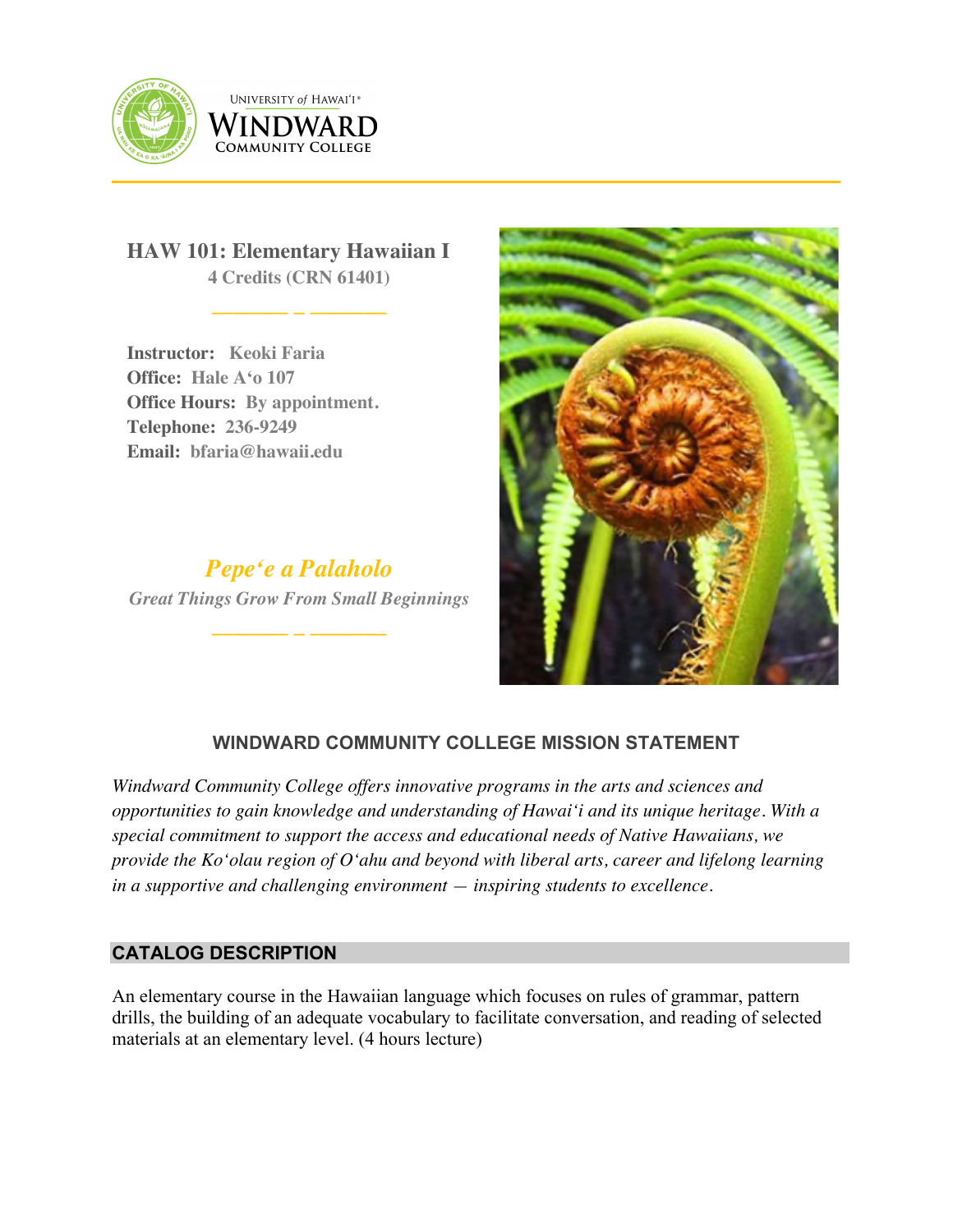## **STUDENT LEARNING OUTCOMES**

As a result of taking this course, students can expect to attain the following outcomes:

- 1. Recognize and reproduce the correct pronunciation of consonants, semivowels, vowels, dipthongs, words and names in Hawaiian.
- 2. Demonstrate the ability to comprehend and respond to basic directions, requests, questions and answers.
- 3. Demonstrate the ability to generate basic phrases and sentences for everday situations with a vocabulary of 400-500 Hawaiian words, plus idiomatic expressions.
- 4. Demonstrate the ability to read and write Hawaiian sentences at an elementary level on subject matter covered in class (subject matter covered in class will be relevent to students' daily lives, and Hawaiʻi).
- 5. Speak Hawaiian with proper inflection, intonation, and rhythm.

#### **CLASS CONDUCT**

This course is designed for collaborative engagement with fellow classmates and the instructor. Every student is responsible for doing their part in making class an engaging, productive, and safe learning environment in the target language, Hawaiian. Remember this class will be an immersive experience!

Computers, iPads, iPods, iPhones, cell phones and other similar electronic devices are not to be used during class time. If you are late please sit near the entrance if possible, so as not to disturb the rest of the class. Please also refrain from unnecessary chatter, and unless there is a class party, or you are planning to feed the entire class, there will be no eating in class. However, special accommodations will be made for special circumstances.

### **LEARNING RESOURCES AND SUPPLIES**

All resources for this course will be accessable through the course's online site on *Canvas*. The following are recommended however not required.

*Hawaiian Dictionary* by Dr. Samuel Elbert and Mrs. Mary Kawena Pukui.

*Ka Lei Haʻaheo* by Alberta Pua Hopkins

*ʻŌlelo Noʻeau: Hawaii Proverbs and Poetical Sayings* by Mrs. Mary Kawena Pukui.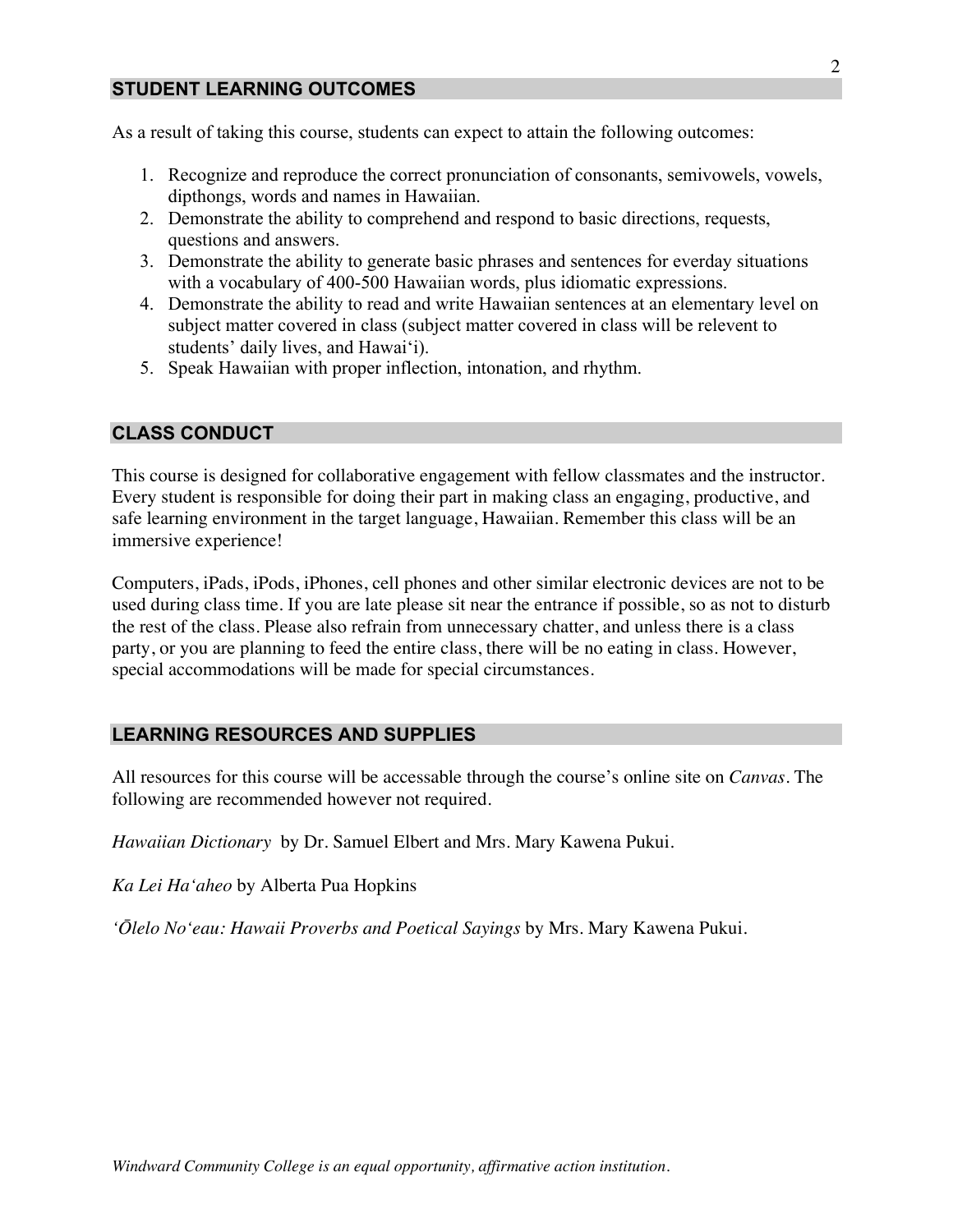### **COURSE CONTENT**

Concepts or topics to be covered

- ʻĀina
- Aliʻi
- Hoʻolauna
- Hoʻokipa
- ʻOhana
- Hana punahele

### **COURSE TASKS**

Assignments and quizzes will be found in the courses online site in *Canvas*. The work is organized by modules. Please the read the module overview before preceeding to the activities. The activities are listed in the suggested order that they are to be completed.

#### **ASSESSMENTS AND TASKS**

*Hana o ka Papa*, or class work, comprises of activities, assignments, and quizzes. *Hana o ka*  Papa will comprise the bulk of the work for this course. *Hōʻike Nui* are summative assessments that will test listening and reading comprehension, writing, and speaking. There will be two (2) *Hōʻike Nui* given during the semester. Your final grade will be based on the percentage of the number of points earned during the course. The percentage for each grade is as follows:

- 90% 100% A
- 80% 89% B
- 70% 79% C
- 60% 69% D
- $0\%$  59% F

#### **DISABILITIES AND ACCOMODATIONS**

If you have a physical, sensory, health, cognitive, or mental health disability that could limit your ability to fully participate in this class, you are encouraged to contact the Accessibility Counselor to discuss reasonable accommodations that will help you succeed in this class. Roy Inouye can be reached at (808) 235-7448, royinouy@hawaii.edu, or you may stop by Hale Kāko'o 106 for more information.

### **SEX DISCRIMINATION AND GENDER-BASED VIOLENCE RESOURCES (TITLE IX)**

Windward Community College is committed to providing a learning, working, and living environment that promotes personal integrity, civility, and mutual respect and is free of all forms of sex discrimination and gender-based violence, including sexual assault, sexual harassment, gender-based harassment, domestic violence, dating violence, and stalking.

If you or someone you know is experiencing any of these, WCC has staff and resources to support and assist you. To report an incident of sex discrimination or gender-based violence, as well as receive information and support, please contact one of the following: